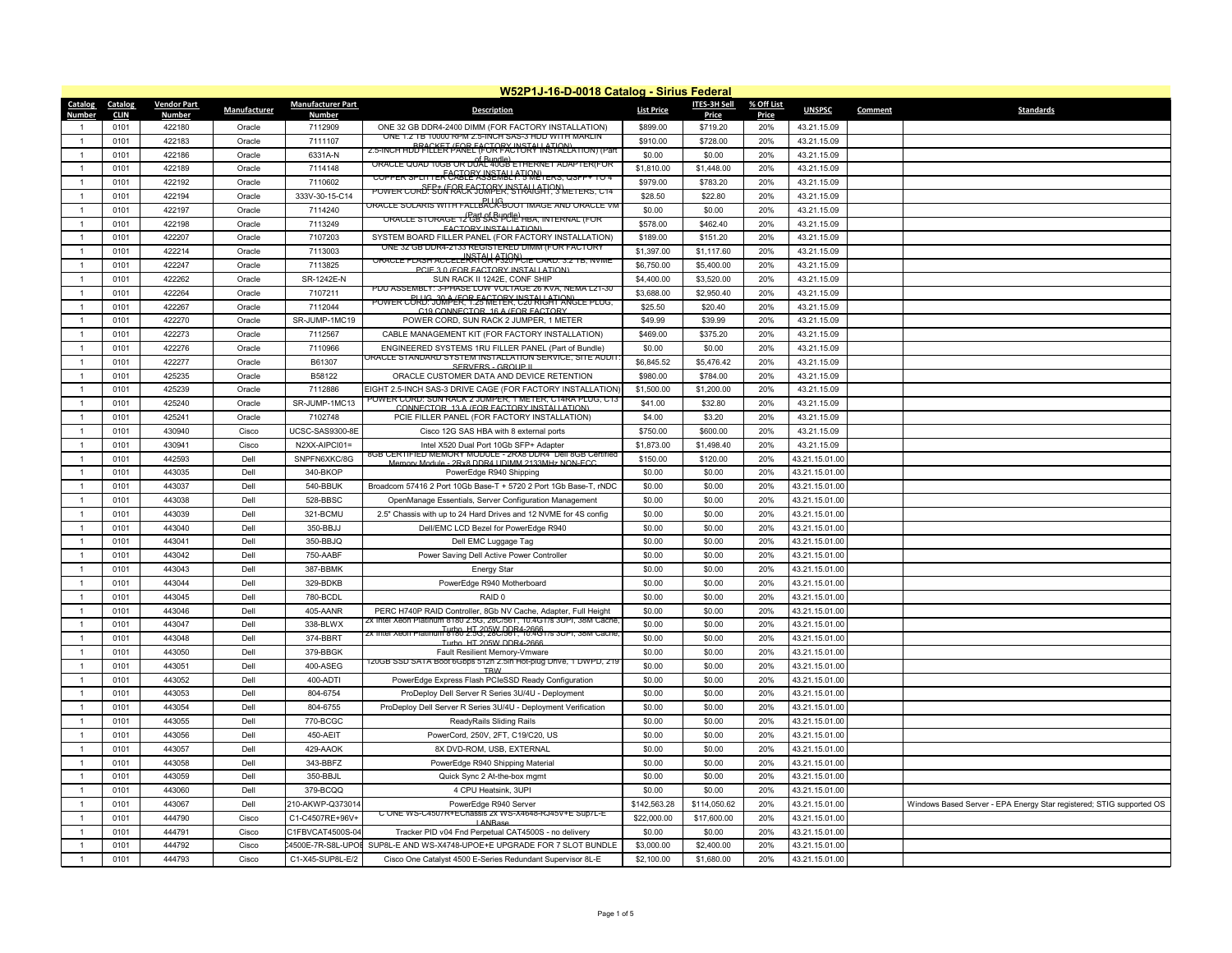|                | W52P1J-16-D-0018 Catalog - Sirius Federal |                         |                                                  |                                   |                                                                                                                         |                      |                        |                     |                |                |                                                                      |  |
|----------------|-------------------------------------------|-------------------------|--------------------------------------------------|-----------------------------------|-------------------------------------------------------------------------------------------------------------------------|----------------------|------------------------|---------------------|----------------|----------------|----------------------------------------------------------------------|--|
| <b>Catalog</b> | <b>Catalog</b>                            | <b>Vendor Part</b>      | <b>Manufacturer</b>                              | <b>Manufacturer Part</b>          | <b>Description</b>                                                                                                      | <b>List Price</b>    | <b>ITES-3H Sell</b>    | % Off List          | <b>UNSPSC</b>  | <b>Comment</b> | <b>Standards</b>                                                     |  |
| Number         | <b>CLIN</b><br>0101                       | <b>Number</b><br>444874 |                                                  | <b>Number</b><br>C1FAVCAT4500X-04 |                                                                                                                         |                      | <b>Price</b><br>\$0.00 | <b>Price</b><br>20% | 43.21.15.01.00 |                |                                                                      |  |
|                | 0101                                      | 444891                  | Cisco<br>Cisco                                   | BE6M-M4-XU=                       | Tracker PID v04 Fnd Perpetual CAT4500X - no delivery 20<br>Cisco Business Edition 6000M Svr (M4), Export Unrestrict. SW | \$0.00<br>\$9,400.00 | \$7,520.00             | 20%                 | 43.21.15.01.00 |                |                                                                      |  |
|                | 0101                                      | 444893                  | Cisco                                            | C1A1VISR4330S-01                  | Tracker PID v01 Adv Perpetual ISR4330S - no delivery                                                                    | \$0.00               | \$0.00                 | 20%                 | 43.21.15.01.00 |                |                                                                      |  |
|                | 0101                                      | 448278                  | Cisco                                            | JCS-SP-B200M5-CA2                 | SP B200 M5 w/2x5118,12x32GB mem, VIC1340                                                                                | \$0.00               | \$0.00                 | 20%                 | 43.21.15.01.00 |                |                                                                      |  |
|                | 0101                                      | 448279                  | Cisco                                            | <b>UCS-CPU-5118</b>               | 2.3 GHz 5118/105W 12C/16.50MB Cache/DDR4 2400MHz                                                                        | \$0.00               | \$0.00                 | 20%                 | 43.21.15.01.00 |                |                                                                      |  |
|                | 0101                                      | 448280                  | Cisco                                            | UCS-SP-B200M5-A2                  | UCS B200M5 Adv1w/2x5118,12x32GB,VIC1341                                                                                 | \$20,450.00          | \$16,360.00            | 20%                 | 43.21.15.01.00 |                |                                                                      |  |
|                | 0101                                      | 448281                  | Cisco                                            | 1-CWOM-SVR-EVAI                   | C1 Enterprise Cloud Suite-WO - Per Server, EVAL 2M License                                                              | \$0.00               | \$0.00                 | 20%                 | 43.21.15.01.00 |                |                                                                      |  |
|                | 0101                                      | 450584                  | <b>Hewlett Packard</b>                           | 868703-B21                        | HPE DL380 Gen10 8SFF CTO Server                                                                                         | \$2,359.00           | \$1,887.20             | 20%                 | 43.21.15.01.00 |                | Windows Based Server - EPA Energy Star registered; STIG supported OS |  |
|                | 0101                                      | 450585                  | <b>Enterprise (HPF)</b><br>Flewlett Packard      | 868703-B21ABA                     | U.S. - English localization                                                                                             | \$0.00               | \$0.00                 | 20%                 | 43.21.15.01.00 |                |                                                                      |  |
|                | 0101                                      | 450586                  | <b>Enterprise (HPF)</b><br>Hewlett Packard       | 869089-L21                        | HPE DL380 Gen10 8168 Xeon-P FIO Kit                                                                                     | \$10,209.00          | \$8,167.20             | 20%                 | 43.21.15.01.00 |                |                                                                      |  |
|                | 0101                                      | 450587                  | Fnternrise (HPF)<br><b>Hewlett Packard</b>       | 815100-B21                        | HPE 32GB 2Rx4 PC4-2666V-R Smart Kit                                                                                     | \$1,179.00           | \$943.20               | 20%                 | 43.21.15.01.00 |                |                                                                      |  |
|                | 0101                                      | 450588                  | Fnternrise (HPF)<br><b>Hewlett Packard</b>       | 815100-B210D1                     | <b>Factory integrated</b>                                                                                               | \$0.00               | \$0.00                 | 20%                 | 43.21.15.01.00 |                |                                                                      |  |
|                | 0101                                      | 450589                  | <b>Enterprise (HPF)</b><br>Hewlett Packard       | 826690-B21                        | HPE DL38X Gen10 Premium 8SFF HDD Bay                                                                                    | \$359.00             | \$287.20               | 20%                 | 43.21.15.01.00 |                |                                                                      |  |
|                | 0101                                      | 450590                  | Fnternrise (HPF)<br><b>Hewlett Packard</b>       | 826690-B210D1                     | <b>Factory integrated</b>                                                                                               | \$0.00               | \$0.00                 | 20%                 | 43.21.15.01.00 |                |                                                                      |  |
|                | 0101                                      | 450591                  | <b>F</b> nterprise (HPF)<br>Hewlett Packard      | 826708-B21                        | HPE DL38X Gen10 Universal Media Bay                                                                                     | \$129.00             | \$103.20               | 20%                 | 43.21.15.01.00 |                |                                                                      |  |
|                |                                           | 450592                  | <b>Enterprise (HPF)</b><br>Hewlett Packard       |                                   |                                                                                                                         |                      | \$0.00                 | 20%                 |                |                |                                                                      |  |
|                | 0101                                      |                         | <b>Enterprise (HPF)</b><br>Hewlett Packard       | 826708-B210D1                     | <b>Factory integrated</b>                                                                                               | \$0.00               |                        |                     | 43.21.15.01.00 |                |                                                                      |  |
|                | 0101                                      | 450593                  | <b>Enterprise (HPF)</b><br>Hewlett Packard       | 873363-B21                        | HPE 800GB SAS 12G MU SFF SC DS SSD                                                                                      | \$2,899.00           | \$2,319.20             | 20%                 | 43.21.15.01.00 |                |                                                                      |  |
|                | 0101                                      | 450594                  | Fnternrise (HPF)<br><del>'Hëwlett Packard'</del> | 873363-B210D1                     | Factory integrated                                                                                                      | \$0.00               | \$0.00                 | 20%                 | 43.21.15.01.00 |                |                                                                      |  |
|                | 0101                                      | 450595                  | Fnternrise (HPF)<br><b>Hewlett Packard</b>       | 726537-B210D1                     | <b>Factory integrated</b>                                                                                               | \$0.00               | \$0.00                 | 20%                 | 43.21.15.01.00 |                |                                                                      |  |
|                | 0101                                      | 450597                  | <b>Enternrise (HPF)</b><br>Hewlett Packard       | P01366-B210D1                     | <b>Factory integrated</b>                                                                                               | \$0.00               | \$0.00                 | 20%                 | 43.21.15.01.00 |                |                                                                      |  |
|                | 0101                                      | 450598                  | Fnternrise (HPF)<br><b>Hewlett Packard</b>       | 804338-B21                        | HPE Smart Array P816i-a SR Gen10 Ctrlr                                                                                  | \$999.00             | \$799.20               | 20%                 | 43.21.15.01.00 |                |                                                                      |  |
|                | 0101                                      | 450599                  | <b>Enterprise (HPF)</b><br>Hewlett Packard       | 804338-B210D1                     | Factory integrated                                                                                                      | \$0.00               | \$0.00                 | 20%                 | 43.21.15.01.00 |                |                                                                      |  |
|                | 0101                                      | 450600                  | <b>Foterorise (HPF)</b><br>Hewlett Packard       | 830272-B21                        | HPE 1600W FS Plat Ht Plg LH Pwr Sply Kit                                                                                | \$479.00             | \$383.20               | 20%                 | 43.21.15.01.00 |                |                                                                      |  |
|                | 0101                                      | 450601                  | <b>Enterprise (HPF)</b><br>Hewlett Packard       | 830272-B210D1                     | Factory integrated                                                                                                      | \$0.00               | \$0.00                 | 20%                 | 43.21.15.01.00 |                |                                                                      |  |
|                | 0101                                      | 450602                  | <b>Enterprise (HPF)</b><br>Hewlett Packard       | 733664-B210D1                     | Factory integrated                                                                                                      | \$0.00               | \$0.00                 | 20%                 | 43.21.15.01.00 |                |                                                                      |  |
|                | 0101                                      | 450603                  | <b>Enterprise (HPF)</b><br>Flewlett Packard      | 733660-B210D1                     | Factory integrated                                                                                                      | \$0.00               | \$0.00                 | 20%                 | 43.21.15.01.00 |                |                                                                      |  |
|                | 0101                                      | 450604                  | Fnternrise (HPF)                                 | 295633-B22                        | HP CBL1xC19-C20 16A 2.5m All Cable                                                                                      | \$15.00              | \$12.00                | 20%                 | 43.21.15.01.00 |                |                                                                      |  |
|                | 0101                                      | 450605                  | <del>. Hewlett Packard</del><br>Fnternrise (HPF) | H7J32A3WAH                        | HPE DL38x Gen10 Support                                                                                                 | \$801.00             | \$640.80               | 20%                 | 43.21.15.01.00 |                |                                                                      |  |
|                | 0101                                      | 504379                  | Dell                                             | 528-BBTP                          | VMware vSphere Essentials, 3 hosts, max 2 CPU per host 5YR                                                              | \$0.00               | \$0.00                 | 20%                 | 43.21.15.01.00 |                |                                                                      |  |
|                | 0101                                      | 507546                  | Dell                                             | 210-AKZR-310109                   | PowerEdge R740XD Server (Custom Configuration)                                                                          | \$41,696.00          | \$33,356.80            | 20%                 | 43.21.15.15    |                | Windows Based Server - EPA Energy Star registered; STIG supported OS |  |
|                | 0101                                      | 507547                  | Dell                                             | 400-ASHT                          | (24) 2TB 7.2K RPM SATA 6Gbps 512n 2.5in Hot-plug Hard Drive                                                             | \$0.00               | \$0.00                 | 20%                 | 43.21.15.01.00 |                |                                                                      |  |
|                | 0101                                      | 512611                  | Dell                                             | 329-BDBP                          | PowerEdge M830 Blade, MLK                                                                                               | \$0.00               | \$0.00                 | 20%                 | 43.21.15.01.00 |                |                                                                      |  |
|                | 0101                                      | 512612                  | Dell                                             | 389-BFWS                          | PowerEdge M830 Blade, MLK                                                                                               | \$0.00               | \$0.00                 | 20%                 | 43.21.15.01.00 |                |                                                                      |  |
|                | 0101                                      | 512614                  | Dell                                             | 406-BBHR                          | 2.5" Backplane with up to 4 SAS Hard Drives                                                                             | \$0.00               | \$0.00                 | 20%                 | 43.21.15.01.00 |                |                                                                      |  |
|                | 0101                                      | 512615                  | Dell                                             | 340-ANNP                          | Shipping Material, Individual Blade, PowerEdge M830                                                                     | \$0.00               | \$0.00                 | 20%                 | 43.21.15.01.00 |                |                                                                      |  |
|                | 0101                                      | 512616                  | Dell                                             | 389-BGZW                          | Shipping Material, Individual Blade, PowerEdge M830                                                                     | \$0.00               | \$0.00                 | 20%                 | 43.21.15.01.00 |                |                                                                      |  |
|                | 0101                                      | 512621                  | Dell                                             | 374-BBIW                          | 2 CPU Standard Cooling                                                                                                  | \$0.00               | \$0.00                 | 20%                 | 43.21.15.01.00 |                |                                                                      |  |
|                | 0101                                      | 512622                  | Dell                                             | 412-AAFP                          | 2 CPU Standard Cooling                                                                                                  | \$0.00               | \$0.00                 | 20%                 | 43.21.15.01.00 |                |                                                                      |  |
|                | 0101                                      | 512624                  | Dell                                             | 750-AAGV                          | 2 CPU Standard Cooling                                                                                                  | \$0.00               | \$0.00                 | 20%                 | 43.21.15.01.00 |                |                                                                      |  |
|                | 0101                                      | 512625                  | Dell                                             | 384-BBEL                          | <b>Standard Cooling</b>                                                                                                 | \$0.00               | \$0.00                 | 20%                 | 43.21.15.01.00 |                |                                                                      |  |
|                | 0101                                      | 512628                  | Dell                                             | 780-BBSB                          | Unconfigured RAID for H330/H730/H730P (1-12 HDDs, SAS/SATA/SSD)                                                         | \$0.00               | \$0.00                 | 20%                 | 43.21.15.01.00 |                |                                                                      |  |
|                | 0101                                      | 512630                  | Dell                                             | 400-AJQZ                          | (4) 1.8TB 10K RPM SAS 12Gbps 512e 2.5in Hot-plug Hard Drive                                                             | \$0.00               | \$0.00                 | 20%                 | 43.21.15.01.00 |                |                                                                      |  |
|                | 0101                                      | 512631                  | Dell                                             | 385-BBHQ                          | <b>IDRAC8</b> Express, integrated Dell Remote Access Controller, Express for                                            | \$0.00               | \$0.00                 | 20%                 | 43.21.15.01.00 |                |                                                                      |  |
|                | 0101                                      | 512634                  | Dell                                             | 542-BBCE                          | <b>Blades</b><br>Intel i350 Quad Port 1 Gigabit, KR Blade Network Daughter Card                                         | \$0.00               | \$0.00                 | 20%                 | 43.21.15.01.00 |                |                                                                      |  |
|                | 0101                                      | 512635                  | Dell                                             | 543-BBDU                          | No Fabric B I/O Card                                                                                                    | \$0.00               | \$0.00                 | 20%                 | 43.21.15.01.00 |                |                                                                      |  |
|                | 0101                                      | 512638                  | Dell                                             | 802-7581                          | ProSupport Plus: 5 Year Mission Critical 4Hr On-site Service                                                            | \$0.00               | \$0.00                 | 20%                 | 43.21.15.01.00 |                |                                                                      |  |
|                | 0101                                      | 512639                  | Dell                                             | 802-7589                          | ProSupport Plus: 5 Year Mission Critical 4Hr On-site Service                                                            | \$0.00               | \$0.00                 | 20%                 | 43.21.15.01.00 |                |                                                                      |  |
|                | 0101                                      | 512640                  | Dell                                             | 802-7606                          | ProSupport Plus: 5 Year Mission Critical 4Hr On-site Service                                                            | \$0.00               | \$0.00                 | 20%                 | 43.21.15.01.00 |                |                                                                      |  |
|                | 0101                                      | 512641                  | Dell                                             | 802-7607                          | ProSupport Plus: 5 Year Mission Critical 4Hr On-site Service                                                            | \$0.00               | \$0.00                 | 20%                 | 43.21.15.01.00 |                |                                                                      |  |
|                | 0101                                      | 512832                  | Dell                                             | 374-BBIU                          | 2 CPU Standard Cooling                                                                                                  | \$0.00               | \$0.00                 | 20%                 | 43.21.15.01.00 |                |                                                                      |  |
|                |                                           |                         |                                                  |                                   |                                                                                                                         |                      |                        |                     |                |                |                                                                      |  |
|                | 0101                                      | 515051                  | Dell                                             | 210-AQUB-C                        | PowerEdge R340 Server (Custom Configuration)                                                                            | \$2,906.00           | \$2,324.80             | 20%                 | 43.21.15.15    |                | Windows Based Server - EPA Energy Star registered; STIG supported OS |  |
|                | 0101                                      | 515052                  | Dell                                             | 329-BDXE                          | PowerEdge R340 Mboard                                                                                                   | \$0.00               | \$0.00                 | 20%                 | 43.21.15.15    |                |                                                                      |  |
|                | 0101                                      | 515053                  | Dell                                             | 340-COPB                          | PowerEdge R340 Shipping Material for 3.5" Chassis                                                                       | \$0.00               | \$0.00                 | 20%                 | 43.21.15.15    |                |                                                                      |  |
|                | 0101                                      | 515054                  | Dell                                             | 540-BBDB                          | Intel Ethernet I350 Dual Port 1GbE BASE-T Adapter, PCIe Low Profile                                                     | \$0.00               | \$0.00                 | 20%                 | 43.21.15.01.00 |                |                                                                      |  |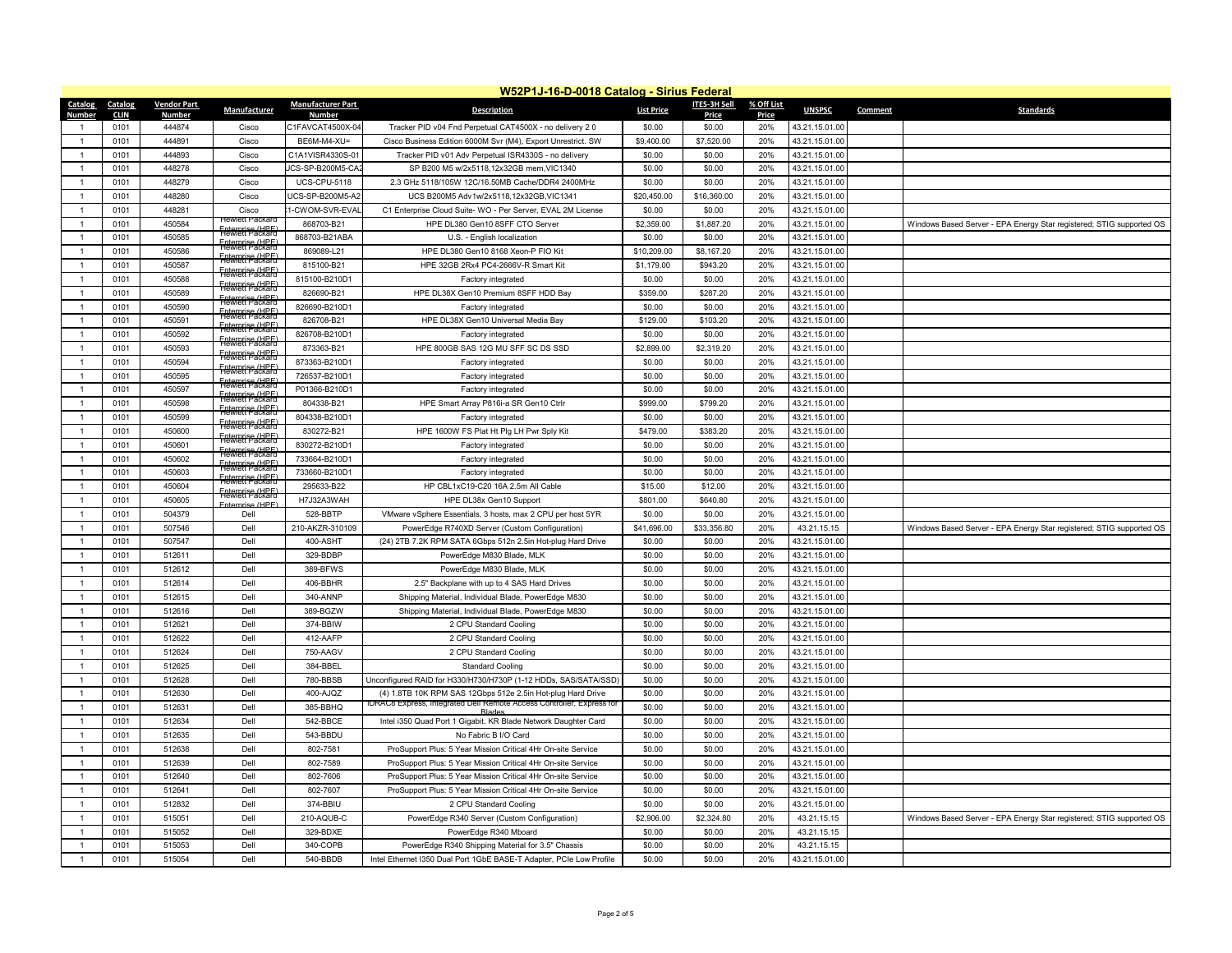|                   | W52P1J-16-D-0018 Catalog - Sirius Federal |                                     |                                   |                                           |                                                                                                                                                     |                   |                                     |                            |                |                |                                                                                                                                                                                                                                  |  |
|-------------------|-------------------------------------------|-------------------------------------|-----------------------------------|-------------------------------------------|-----------------------------------------------------------------------------------------------------------------------------------------------------|-------------------|-------------------------------------|----------------------------|----------------|----------------|----------------------------------------------------------------------------------------------------------------------------------------------------------------------------------------------------------------------------------|--|
| Catalog<br>Number | <b>Catalog</b><br><b>CLIN</b>             | <b>Vendor Part</b><br><b>Number</b> | Manufacturer                      | <b>Manufacturer Part</b><br><b>Number</b> | <b>Description</b>                                                                                                                                  | <b>List Price</b> | <b>ITES-3H Sell</b><br><b>Price</b> | % Off List<br><b>Price</b> | <b>UNSPSC</b>  | <b>Comment</b> | <b>Standards</b>                                                                                                                                                                                                                 |  |
|                   | 0101                                      | 515055                              | Dell                              | 450-AEUW                                  | Single, Hot-plug Power Supply, 350W                                                                                                                 | \$0.00            | \$0.00                              | 20%                        | 43.21.15.01.00 |                |                                                                                                                                                                                                                                  |  |
|                   | 0101                                      | 515056                              | Dell                              | 389-DSUI                                  | PowerEdge R340 CE, CCC, BIS Marking                                                                                                                 | \$0.00            | \$0.00                              | 20%                        | 43.21.15.01.00 |                |                                                                                                                                                                                                                                  |  |
|                   | 0101                                      | 521390                              | Dell                              | 210-AMRM-Q423702                          | Precision 7920 Tower XCTO Base (Custom Configuration)                                                                                               | \$7,409.00        | \$5,927.20                          | 20%                        | 43.21.15.15    |                | Desktops, Workstations, or Notebooks - EPA Energy Star qualified; EPEAT                                                                                                                                                          |  |
|                   | 0101                                      | 521440                              | Dell                              | 210-AOZN-Q423702                          | Precision 3630 Tower CTO BASE (Custom Configuration)                                                                                                | \$11,965.02       | \$9,572.02                          | 20%                        | 43.21.15.15    |                | registered: NIST SP800-147 Compliant BIOS and UEEL firmware 2-5-04.<br>Desktops, Workstations, or Notebooks - EPA Energy Star qualified; <del>EPEA</del> T<br>registered: NIST SP800-147 Compliant BIOS and UFFI firmware 2.5 or |  |
|                   | 0101                                      | 521441                              | Dell                              | 338-BTJQ                                  | Intel Xeon E-2274G.(4 Core, 8MB Cache, 4.0Ghz, 4.9Ghz Turbo W/UHD                                                                                   | \$0.00            | \$0.00                              | 20%                        | 43.21.15.15    |                |                                                                                                                                                                                                                                  |  |
|                   | 0101                                      | 521444                              | Dell                              | 321-BESX                                  | Precision 3630 Tower with 300W up to 90% efficient PSU (80Plus Gold)                                                                                | \$0.00            | \$0.00                              | 20%                        | 43.21.15.15    |                |                                                                                                                                                                                                                                  |  |
|                   | 0101                                      | 521445                              | Dell                              | 490-BFOO                                  | no SD card reader y2<br>Nvidia Quadro P2200, 5GB, 4 DP (3630)                                                                                       | \$0.00            | \$0.00                              | 20%                        | 43.21.15.01.00 |                |                                                                                                                                                                                                                                  |  |
|                   | 0101                                      | 521446                              | Dell                              | 370-AEEO                                  | 32GB 2x16GB DDR4 2666MHz UDIMM ECC Memory                                                                                                           | \$0.00            | \$0.00                              | 20%                        | 43.21.15.15    |                |                                                                                                                                                                                                                                  |  |
|                   | 0101                                      | 521448                              | Dell                              | 400-AOVO                                  | M.2 512GB PCIe NVMe Class 50 Solid State Drive                                                                                                      | \$0.00            | \$0.00                              | 20%                        | 43.21.15.15    |                |                                                                                                                                                                                                                                  |  |
|                   | 0101                                      | 521482                              | Dell                              | 210-ASGI-Q423702                          | Mobile Precision 7540 CTOG BASE (Custom Configuration)                                                                                              | \$4,712.70        | \$3,770.16                          | 20%                        | 43.21.15.15    |                | Desktops, Workstations, or Notebooks - EPA Energy Star qualified; EPEAT                                                                                                                                                          |  |
|                   | 0101                                      | 521488                              | Dell                              | 319-BBGH                                  | 15.6"UltraSharp FHD 1920x1080 AG.NT.w/Prem Panel Guar 100% sRGB                                                                                     | \$0.00            | \$0.00                              | 20%                        | 43.21.15.15    |                | registered: NIST SP800-147 Compliant BIOS and UFFI firmware 2.5 or                                                                                                                                                               |  |
|                   | 0101                                      | 521489                              | Dell                              | 320-BDEB                                  | 15.6"UltraSharp F#D 1920x1080 AG,NT,W/Prem Panel Guar 100% SRGB                                                                                     | \$0.00            | \$0.00                              | 20%                        | 43.21.15.15    |                |                                                                                                                                                                                                                                  |  |
|                   | 0101                                      | 521531                              | Dell                              | 210-AKWU-Q423702                          | Carbon Fiber IPS IR Cam/Mic No WWAN<br>PowerEdge R640 Server (Custom Configuration)                                                                 | \$27,421.52       | \$21,937.22                         | 20%                        | 43.21.15.01.00 |                | Windows Based Server - EPA Energy Star registered; STIG supported OS                                                                                                                                                             |  |
|                   | 0101                                      | 521550                              | Dell                              | 338-BVJW                                  | <u>Intel Xeon Gold 6240R 2.4G, 24C/48T, 10.4GT/s, 35.75 M Cache, Turbo, </u>                                                                        | \$0.00            | \$0.00                              | 20%                        | 43.21.15.15    |                |                                                                                                                                                                                                                                  |  |
|                   |                                           |                                     |                                   |                                           | HT (165W) DDR4-2933                                                                                                                                 |                   |                                     | 20%                        |                |                |                                                                                                                                                                                                                                  |  |
|                   | 0101                                      | 521568                              | Dell                              | 403-BCHI                                  | BOSS controller card + with 2M.2 Sticks 240G (RAID 1), LP                                                                                           | \$0.00            | \$0.00                              |                            | 43.21.15.15    |                | Desktops, Workstations, or Notebooks - EPA Energy Star qualified; EPEAT                                                                                                                                                          |  |
|                   | 0101                                      | 521659                              | Dell                              | 210-ASMS-Q423767                          | Wyse 5470, CTOG (Custom Configuration)                                                                                                              | \$848.00          | \$678.40                            | 20%                        | 43.21.15.15    |                | registered: NIST SP800-147 Compliant BIOS and UFFI firmware 2.5 or                                                                                                                                                               |  |
|                   | 0101                                      | 521660                              | Dell                              | 370-AETF                                  | 4GB 1x4GB, 2400MHz DDR4 Memory                                                                                                                      | \$0.00            | \$0.00                              | 20%                        | 43.21.15.15    |                |                                                                                                                                                                                                                                  |  |
|                   | 0101                                      | 521661                              | Dell                              | 634-BSSY                                  | ThinOS PCoIP English OS                                                                                                                             | \$0.00            | \$0.00                              | 20%                        | 43.21.15.01.00 |                |                                                                                                                                                                                                                                  |  |
|                   | 0101                                      | 521662                              | Dell                              | 451-BCMK                                  | 3 Cell 42Whr ExpressChargeTM Capable Battery                                                                                                        | \$0.00            | \$0.00                              | 20%                        | 43.21.15.15    |                |                                                                                                                                                                                                                                  |  |
|                   | 0101                                      | 521663                              | Dell                              | 321-BEOB                                  | Wyse 5470, Intel Celeron Processor N4100, 16 eMMC, CAC<br>Intel Wireless-AC 9560, Dual-band 2x2 802.11ac Wi-Fi with MU-MIMO +                       | \$0.00            | \$0.00                              | 20%                        | 43.21.15.15    |                |                                                                                                                                                                                                                                  |  |
|                   | 0101                                      | 521664                              | Dell                              | 555-BFFI                                  | Bluetooth 5                                                                                                                                         | \$0.00            | \$0.00                              | 20%                        | 43.21.15.01.00 |                |                                                                                                                                                                                                                                  |  |
|                   | 0101                                      | 521665                              | Dell                              | 537-BBBL                                  | <b>US Power Cord</b>                                                                                                                                | \$0.00            | \$0.00                              | 20%                        | 43.22.15.22.00 |                |                                                                                                                                                                                                                                  |  |
|                   | 0101                                      | 521666                              | Dell                              | 340-APZU                                  | English and Spanish, Shipping Docs                                                                                                                  | \$0.00            | \$0.00                              | 20%                        | 43.21.15.15    |                |                                                                                                                                                                                                                                  |  |
|                   | 0101                                      | 521669                              | Dell                              | 981-4619                                  | No Accidental Damage Selected                                                                                                                       | \$0.00            | \$0.00                              | 20%                        | 43.21.15.15    |                |                                                                                                                                                                                                                                  |  |
|                   | 0101                                      | 521671                              | Dell                              | 346-BFWI                                  | No Base Cover                                                                                                                                       | \$0.00            | \$0.00                              | 20%                        | 43.21.15.15    |                |                                                                                                                                                                                                                                  |  |
|                   | 0101                                      | 521672                              | Dell                              | 340-CMNY                                  | Reference Guide for Wyse 5470                                                                                                                       | \$0.00            | \$0.00                              | 20%                        | 43.21.15.15    |                |                                                                                                                                                                                                                                  |  |
|                   | 0101                                      | 521673                              | Dell                              | 379-BPDM                                  | Intel Celeron N4100 (4 Cores/4MB/4T/up to 2.4GHz/6W)                                                                                                | \$0.00            | \$0.00                              | 20%                        | 43.21.15.01.00 |                |                                                                                                                                                                                                                                  |  |
|                   | 0101                                      | 521674                              | Dell                              | 340-CNVZ                                  | Mix Shuttle Ship                                                                                                                                    | \$0.00            | \$0.00                              | 20%                        | 43.21.15.15    |                |                                                                                                                                                                                                                                  |  |
|                   | 0101                                      | 521675                              | Dell                              | 257-BBHM                                  | <b>Regulatory Label</b>                                                                                                                             | \$0.00            | \$0.00                              | 20%                        | 31.15.17.06.00 |                |                                                                                                                                                                                                                                  |  |
|                   | 0101                                      | 521676                              | Dell                              | 640-BBJB                                  | System Ship Info                                                                                                                                    | \$0.00            | \$0.00                              | 20%                        | 43.21.15.15    |                |                                                                                                                                                                                                                                  |  |
|                   | 0101                                      | 521677                              | Dell                              | 340-AQVB                                  | Intel Celeron Label                                                                                                                                 | \$0.00            | \$0.00                              | 20%                        | 43.21.15.15    |                |                                                                                                                                                                                                                                  |  |
|                   | 0101                                      | 521678                              | Dell                              | 320-BDHC                                  | Non Touch FHC LCD Cover with Camera                                                                                                                 | \$0.00            | \$0.00                              | 20%                        | 43.21.15.15    |                |                                                                                                                                                                                                                                  |  |
|                   | 0101                                      | 521679                              | Dell                              | 450-AECV                                  | 65 Watt AC Adapter                                                                                                                                  | \$0.00            | \$0.00                              | 20%                        | 43.21.15.15    |                |                                                                                                                                                                                                                                  |  |
|                   | 0101                                      | 521700                              | Dell                              | 210-ARVY-Q423774                          | Dell Mobile Precision Workstation 3540 CTOG (Custom Configuration)                                                                                  | \$2,055.00        | \$1,644.00                          | 20%                        | 43.21.15.15    |                | Desktops, Workstations, or Notebooks - EPA Energy Star qualified; EPEAT                                                                                                                                                          |  |
|                   | 0101                                      | 521701                              | Dell                              | 400-AWZO                                  | M.2 256GB PCIe NVMe Class 35 Solid State Drive                                                                                                      | \$0.00            | \$0.00                              | 20%                        | 43.21.15.01.00 |                | registered: NIST SP800-147 Compliant BIOS and UFFI firmware 2.5 or                                                                                                                                                               |  |
|                   | 0101                                      | 521702                              | Dell                              | 575-BBXV                                  | M.2 256GB PCIe NVMe Class 35 Solid State Drive                                                                                                      | \$0.00            | \$0.00                              | 20%                        | 43.21.15.01.00 |                |                                                                                                                                                                                                                                  |  |
|                   | 0101                                      | 521730                              | Dell                              | 400-AVHR                                  | 128GB Solid State Drive                                                                                                                             | \$0.00            | \$0.00                              | 20%                        | 43.21.15.01.00 |                |                                                                                                                                                                                                                                  |  |
|                   | 0101                                      | 521731                              | Dell                              | 389-DRIN                                  | Microsoft GML Label                                                                                                                                 | \$0.00            | \$0.00                              | 20%                        | 43.21.15.01.00 |                |                                                                                                                                                                                                                                  |  |
|                   | 0101                                      | 521732                              | Dell                              | 619-ANEO                                  | <b>Bypass Secure Boot</b>                                                                                                                           | \$0.00            | \$0.00                              | 20%                        | 43.21.15.15    |                |                                                                                                                                                                                                                                  |  |
|                   | 0101                                      | 521733                              | Dell                              | 619-AOOI                                  | Microsoft DPK (Digital Product Key) RS5 (Not sold as a standalone                                                                                   | \$0.00            | \$0.00                              | 20%                        | 43.21.15.15    |                |                                                                                                                                                                                                                                  |  |
|                   | 0101                                      | 521734                              | Dell                              | 634-BTWS                                  | nraduct<br><b>Overlay Optimizer</b>                                                                                                                 | \$0.00            | \$0.00                              | 20%                        | 43.21.15.01.00 |                |                                                                                                                                                                                                                                  |  |
|                   | 0101                                      | 521735                              | Dell                              | 634-BUHC                                  | Win10 64-bit LTSC 2019, English                                                                                                                     | \$0.00            | \$0.00                              | 20%                        | 43.21.15.01.00 |                |                                                                                                                                                                                                                                  |  |
|                   |                                           |                                     |                                   |                                           |                                                                                                                                                     |                   |                                     |                            |                |                |                                                                                                                                                                                                                                  |  |
|                   | 0101                                      | 521736                              | Dell                              | 634-BUHJ                                  | Wyse 5070 Feature Product Application, RS5                                                                                                          | \$0.00            | \$0.00                              | 20%                        | 43.21.15.01.00 |                |                                                                                                                                                                                                                                  |  |
|                   | 0101                                      | 521737                              | Dell                              | 634-BUHL                                  | Wyse 5070 General Application for Win10 64-bit LTSC 2019                                                                                            | \$0.00            | \$0.00                              | 20%                        | 43.21.15.01.00 |                |                                                                                                                                                                                                                                  |  |
|                   | 0101                                      | 521738                              | Dell<br>DELL                      | 329-BEBH                                  | Wyse 5070 thin client, Intel Pentium Silver Processor J5005, no eMMC                                                                                | \$0.00            | \$0.00                              | 20%                        | 43.21.15.15    |                |                                                                                                                                                                                                                                  |  |
|                   | 0101                                      | 572168                              | <b>IECHAOFGIES</b>                | 379-BDSZ-390867                           | Chassis with up to 4x3.5" Drives                                                                                                                    | \$13,517.82       | \$10,814.26                         | 20%                        | 43.21.15.15    |                |                                                                                                                                                                                                                                  |  |
|                   | 0101                                      | 572169                              | <b>TECHNOLOGIES</b><br>DELL       | 321-BGSB                                  | 3.5" Chassis with up to 4 Hard Drives (SATA) 2 CPU<br>Intel® Xeon® Silver 4314 2.4G, 16C/321, 10.4G1/s, 24M Cache, Turbo,                           | \$0.00            | \$0.00                              | 20%                        | 43.21.15.15    |                |                                                                                                                                                                                                                                  |  |
|                   | 0101                                      | 572170                              | <b>TECHNOLOGIES</b>               | 338-CBWK                                  | HT (135W) DDR4-2666                                                                                                                                 | \$0.00            | \$0.00                              | 20%                        | 43.21.15.15    |                |                                                                                                                                                                                                                                  |  |
|                   | 0101                                      | 572172                              | <b>IECHAOLOGIES</b>               | 859-3814                                  | 3 Years ProSupport with Next Business Day Onsite Service                                                                                            | \$0.00            | \$0.00                              | 20%                        | 43.21.15.15    |                |                                                                                                                                                                                                                                  |  |
|                   | 0101                                      | 572173                              | <b>IECHABFGGIES</b>               | 859-3834                                  | 3 Years ProSupport with Next Business Day Onsite Service                                                                                            | \$0.00            | \$0.00                              | 20%                        | 43.21.15.15    |                |                                                                                                                                                                                                                                  |  |
|                   | 0101                                      | 572296                              | <b>TECHNOLOGIES</b>               | 210-ALZE-391078                           | PowerEdge R440 Server (Custom Configuration)                                                                                                        | \$53,034.09       | \$42,427.27                         | 20%                        | 43.21.15.15    |                | Windows Based Server - EPA Energy Star registered; STIG supported OS                                                                                                                                                             |  |
|                   | 0101                                      | 572297                              | <b>TECHNOLOGIES</b>               | 400-AXSK                                  | (8) 3.84 IB SSD SATA Read Intensive 6Gbps 512 2.5 In Hot-plug AG<br>Drive 1 DWPD<br>Mellanox ConnectX-3 Pro Dual Port 40GbE QSFP+ Adapter. PCIe Low | \$0.00            | \$0.00                              | 20%                        | 43.21.15.15    |                |                                                                                                                                                                                                                                  |  |
|                   | 0101                                      | 572298                              | <b>DELL</b><br><b>IECHAOFGIES</b> | 540-BBOV                                  | Profile                                                                                                                                             | \$0.00            | \$0.00                              | 20%                        | 43.21.15.15    |                |                                                                                                                                                                                                                                  |  |
|                   | 0101                                      | 572299                              | <b>TECHNOLOGIES</b>               | 350-BBKQ                                  | Quick Sync 2 (At-the-box mgmt)                                                                                                                      | \$0.00            | \$0.00                              | 20%                        | 43.21.15.15    |                |                                                                                                                                                                                                                                  |  |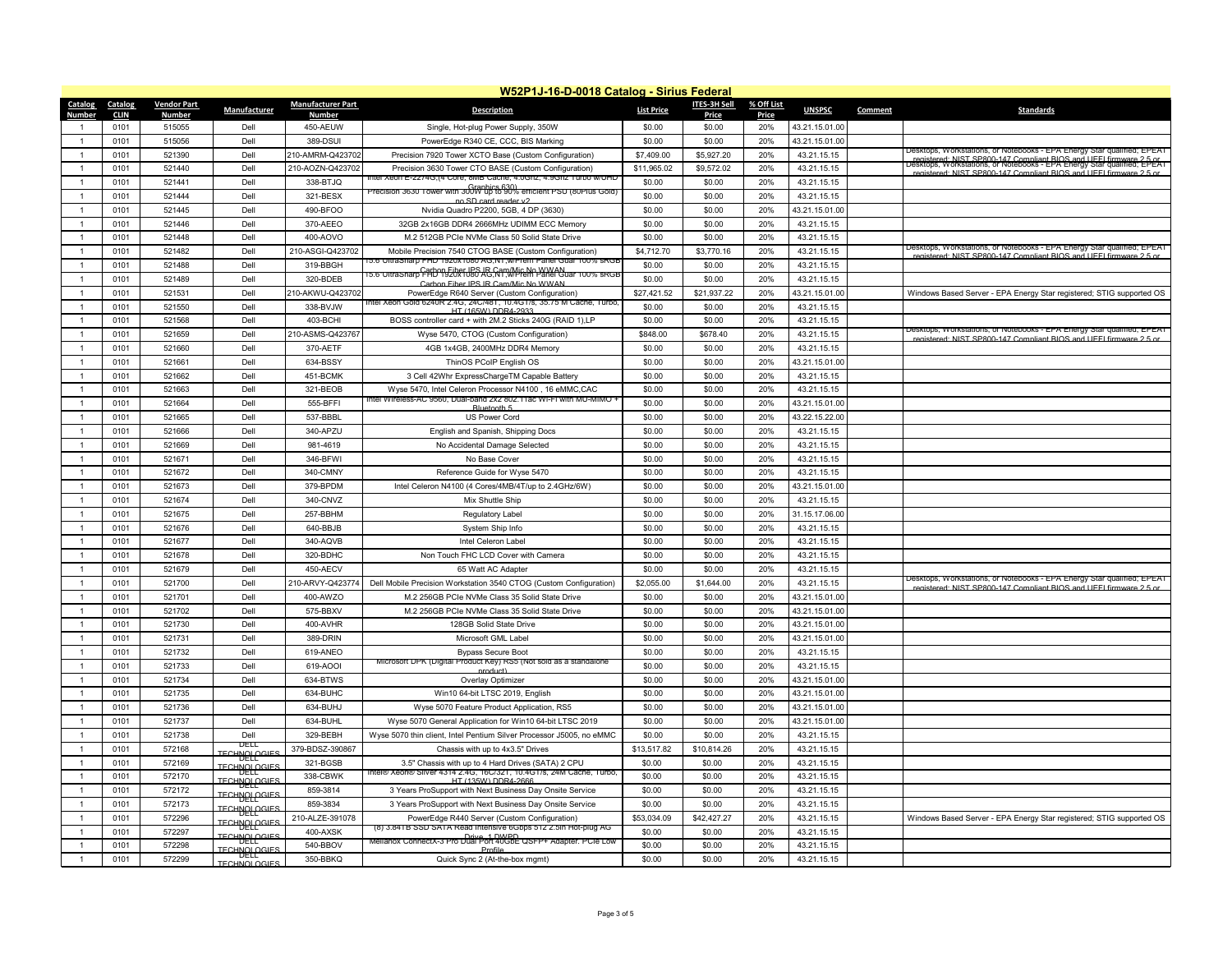|                                 | W52P1J-16-D-0018 Catalog - Sirius Federal |                                     |                                            |                                           |                                                                                                                                    |                   |                                     |                            |               |                                                                        |  |  |
|---------------------------------|-------------------------------------------|-------------------------------------|--------------------------------------------|-------------------------------------------|------------------------------------------------------------------------------------------------------------------------------------|-------------------|-------------------------------------|----------------------------|---------------|------------------------------------------------------------------------|--|--|
| <b>Catalog</b><br><u>Number</u> | <b>Catalog</b><br><b>CLIN</b>             | <b>Vendor Part</b><br><b>Number</b> | Manufacturer                               | <b>Manufacturer Part</b><br><b>Number</b> | <b>Description</b>                                                                                                                 | <b>List Price</b> | <b>ITES-3H Sell</b><br><b>Price</b> | % Off List<br><b>Price</b> | <b>UNSPSC</b> | <b>Standards</b><br><b>Comment</b>                                     |  |  |
|                                 | 0101                                      | 573941                              | DELL<br><b>TECHNOLOGIES</b>                | 210-AOJP-392520                           | PowerEdge R840 Server (Custom Configuration)                                                                                       | \$118,581.00      | \$94,864.80                         | 20%                        | 43.21.15.15   | Windows Based Server - EPA Energy Star registered; STIG supported OS   |  |  |
|                                 | 0101                                      | 573942                              | DELL<br><b>TECHNOLOGIES</b>                | 631-ABQK                                  | OpenManage DVD Kit, Poweredge R840                                                                                                 | \$0.00            | \$0.00                              | 20%                        | 43.21.15.15   |                                                                        |  |  |
|                                 | 0101                                      | 574831                              | DELL<br><b>TECHNOLOGIES</b>                | 379-BDTF-394007                           | Chassis with up to 10x2.5" Drives                                                                                                  | \$37,255.00       | \$29,804.00                         | 20%                        | 43.21.15.15   |                                                                        |  |  |
|                                 | 0101                                      | 574832                              | <b>DELL</b><br><b>TECHNOLOGIES</b>         | 321-BEUZ                                  | 2.5" Chassis with up to 10 NVME Drives                                                                                             | \$0.00            | \$0.00                              | 20%                        | 43.21.15.15   |                                                                        |  |  |
|                                 | 0101                                      | 574833                              | <b>TECHNOLOGIES</b>                        | 338-BZYC                                  | AMD EPYC 74F3 3.2GHz, 24C/48T, 256M Cache (240W) DDR4-3200                                                                         | \$0.00            | \$0.00                              | 20%                        | 43.21.15.15   |                                                                        |  |  |
|                                 | 0101                                      | 574834                              | DELL<br><b>TECHNOLOGIES</b>                | 330-BBNO                                  | Riser Config 1, 1x16 LP PCIe slot                                                                                                  | \$0.00            | \$0.00                              | 20%                        | 43.21.15.15   |                                                                        |  |  |
|                                 | 0101                                      | 574835                              | DELL<br><b>IECHAOLOGIES</b>                | 384-BCUQ                                  | PowerEdge R6515 Motherboard, with 2 x 1Gb Onboard LOM<br>(BCM5720)MLK                                                              | \$0.00            | \$0.00                              | 20%                        | 43.21.15.15   |                                                                        |  |  |
|                                 | 0101                                      | 574836                              | <b>TECHNOLOGIES</b>                        | 540-BCRR                                  | Intel X710-T4L Quad Port 10GbE BASE-T Adapter, PCIe Low Profile                                                                    | \$0.00            | \$0.00                              | 20%                        | 43.21.15.15   |                                                                        |  |  |
|                                 | 0101                                      | 574837                              | DELL<br><b>IECHAOLOGIES</b>                | 350-BBXJ                                  | No Bezel for x10 chassis                                                                                                           | \$0.00            | \$0.00                              | 20%                        | 43.21.15.15   |                                                                        |  |  |
|                                 | 0101                                      | 574838                              | <b>TECHNOLOGIES</b>                        | 343-BBMS                                  | PowerEdge R6515 x4 or x10 Shipping Material                                                                                        | \$0.00            | \$0.00                              | 20%                        | 43.21.15.15   |                                                                        |  |  |
|                                 | 0101                                      | 574839                              | DELL<br><b>TECHNOLOGIES</b>                | 389-DUHM                                  | PowerEdge R6515 CCC Marking                                                                                                        | \$0.00            | \$0.00                              | 20%                        | 43.21.15.15   |                                                                        |  |  |
|                                 | 0101                                      | 574840                              | TJETT<br><b>IECHAOLOGIES</b>               | 827-1519                                  | 3 Years ProSupport with Next Business Day Onsite Service                                                                           | \$0.00            | \$0.00                              | 20%                        | 43.21.15.15   |                                                                        |  |  |
|                                 | 0101                                      | 574841                              | <b>IECHAOLOGIES</b>                        | 827-1531                                  | 3 Years ProSupport with Next Business Day Onsite Service                                                                           | \$0.00            | \$0.00                              | 20%                        | 43.21.15.15   |                                                                        |  |  |
|                                 | 0101                                      | 575423                              | <b>IECHNOLOGIES</b>                        | 210-AKXJ-396257                           | PowerEdge R740 Server (Custom Configuration)                                                                                       | \$25,798.00       | \$20,638.40                         | 20%                        | 43.21.15.15   | Windows Based Server - EPA Energy Star registered; STIG supported OS   |  |  |
|                                 | 0101                                      | 575609                              | <b>TECHNOLOGIES</b>                        | 210-ALZE-396684                           | PowerEdge R440 Server (Custom Configuration)                                                                                       | \$68,270.74       | \$54,616.59                         | 20%                        | 43.21.15.15   | Windows Based Server - EPA Energy Star registered; STIG supported OS   |  |  |
|                                 | 0101                                      | 575803                              | DELL<br><b>TECHNOLOGIES</b>                | 379-BDTF-397016                           | Chassis with up to 8x2.5" Drives                                                                                                   | \$94,801.90       | \$75,841.52                         | 20%                        | 43.21.15.15   |                                                                        |  |  |
|                                 | 0101                                      | 575804                              | <b>DELL</b><br><b>TECHNOLOGIES</b>         | 379-BDSX                                  | NVMe Backplane                                                                                                                     | \$0.00            | \$0.00                              | 20%                        | 43.21.15.15   |                                                                        |  |  |
|                                 | 0101                                      | 575805                              | DELL                                       | 210-ATCF                                  | PowerEdge R6525 Server                                                                                                             | \$0.00            | \$0.00                              | 20%                        | 43.21.15.15   | Windows Based Server - EPA Energy Star registered; STIG supported OS   |  |  |
|                                 | 0101                                      | 575806                              | <b>IECHABFGGIES</b><br><b>TECHNOLOGIES</b> | 321-BGCK                                  | Chassis w/up to 8 x 2.5" HP NVMe (x10 + blanks), PERC11 (2 CPU,<br><b>XGMI)</b>                                                    | \$0.00            | \$0.00                              | 20%                        | 43.21.15.15   |                                                                        |  |  |
|                                 | 0101                                      | 575807                              | DELL<br><b>TECHNOLOGIES</b>                | 338-BZYF                                  | AMD EPYC 7643 2.3GHz, 48C/96T, 256M Cache (225W) DDR4-3200                                                                         | \$0.00            | \$0.00                              | 20%                        | 43.21.15.15   |                                                                        |  |  |
|                                 | 0101                                      | 575808                              | <u>DELL</u><br><b>TECHNOLOGIES</b>         | 338-BZYM                                  | AMD EPYC 7643 2.3GHz, 48C/96T, 256M Cache (225W) DDR4-3200                                                                         | \$0.00            | \$0.00                              | 20%                        | 43.21.15.15   |                                                                        |  |  |
|                                 | 0101                                      | 575809                              | DELL                                       | 412-AASH                                  | Heatsink for 2 CPU configuration (CPU greater than or equal to 180W)                                                               | \$0.00            | \$0.00                              | 20%                        | 43.21.15.15   |                                                                        |  |  |
|                                 | 0101                                      | 575810                              | <b>IECHABFGGIES</b>                        | 412-AASJ                                  | Heatsink for 2 CPU configuration (CPU greater than or equal to 180W)                                                               | \$0.00            | \$0.00                              | 20%                        | 43.21.15.15   |                                                                        |  |  |
|                                 | 0101                                      | 575811                              | <b>IECHAOLOGIES</b>                        | 379-BEGF                                  | C34, RAID 5 with NVMe                                                                                                              | \$0.00            | \$0.00                              | 20%                        | 43.21.15.15   |                                                                        |  |  |
|                                 | 0101                                      | 575812                              | <b>TECHNOLOGIES</b><br>DELL                | 750-ADJI                                  | High Performance Fan for CPU greater than or equal to 180W (2 CPU)                                                                 | \$0.00            | \$0.00                              | 20%                        | 43.21.15.15   |                                                                        |  |  |
|                                 | 0101                                      | 575813                              | <b>TECHNOLOGIES</b><br>DELL                | 450-AIQZ                                  | Dual, Hot-plug, Fully Redundant Power Supply (1+1), 1400W, Mixed                                                                   | \$0.00            | \$0.00                              | 20%                        | 43.21.15.15   |                                                                        |  |  |
|                                 | 0101                                      | 575814                              | <b>TECHNOLOGIES</b><br>DELL                | 330-BBNR                                  | Riser Contig 2, 1 x 16 Gen4 LP PCIe slot (CPU1), 2 x 16 LP PCIe slot                                                               | \$0.00            | \$0.00                              | 20%                        | 43.21.15.15   |                                                                        |  |  |
|                                 | 0101                                      | 575815                              | <b>TECHNOLOGIES</b><br>DELL                | 384-BCWP                                  | (CPU2)<br>PowerEdge R6525 Motherboard, with 2 x 1Gb Onboard LOM                                                                    | \$0.00            | \$0.00                              | 20%                        | 43.21.15.15   |                                                                        |  |  |
|                                 | 0101                                      | 575816                              | <b>TECHNOLOGIES</b><br>DELL                | <b>540-BCRU</b>                           | (BCM5720)MLK V2<br>Intel X710-T4L Quad Port 10GbE BASE-T, OCP NIC 3.0                                                              | \$0.00            | \$0.00                              | 20%                        | 43.21.15.15   |                                                                        |  |  |
|                                 | 0101                                      | 575817                              | <b>TECHNOLOGIES</b><br>DELL                | 350-BBXP                                  | No Bezel for x8 and x10 chassis                                                                                                    | \$0.00            | \$0.00                              | 20%                        | 43.21.15.15   |                                                                        |  |  |
|                                 | 0101                                      | 575818                              | <b>TECHNOLOGIES</b>                        | 385-BBOK                                  | 16GB microSDHC/SDXC Card                                                                                                           | \$0.00            | \$0.00                              | 20%                        | 43.21.15.15   |                                                                        |  |  |
|                                 | 0101                                      | 575819                              | <b>IECHAOLOGIES</b>                        | 385-BBOV                                  | <b>IDSDM Card Reader</b>                                                                                                           | \$0.00            | \$0.00                              | 20%                        | 43.21.15.15   |                                                                        |  |  |
|                                 | 0101                                      | 575820                              | <b>IECHAOLOGIES</b>                        | 770-BDMT                                  | ReadyRails Sliding Rails With Cable Management Arm                                                                                 | \$0.00            | \$0.00                              | 20%                        | 43.21.15.15   |                                                                        |  |  |
|                                 | 0101                                      | 575821                              | <b>TECHNOLOGIES</b><br>DELL                | 770-BECD                                  | ReadyRails Sliding Rails With Cable Management Arm                                                                                 | \$0.00            | \$0.00                              | 20%                        | 43.21.15.15   |                                                                        |  |  |
|                                 | 0101                                      | 575822                              | <b>TECHNOLOGIES</b><br>DELL                | 340-CNJI                                  | PowerEdge R6525 Shipping                                                                                                           | \$0.00            | \$0.00                              | 20%                        | 43.21.15.15   |                                                                        |  |  |
|                                 | 0101                                      | 575823                              | <b>TECHNOLOGIES</b><br>DELL                | 340-COXQ                                  | PowerEdge R6525 Shipping Material for x4/10 Chassis                                                                                | \$0.00            | \$0.00                              | 20%                        | 43.21.15.15   |                                                                        |  |  |
|                                 | 0101                                      | 575824                              | <b>TECHNOLOGIES</b><br><u>DELL</u>         | 389-DTIP                                  | PowerEdge R6525, No CE or CCC Marking                                                                                              | \$0.00            | \$0.00                              | 20%                        | 43.21.15.15   |                                                                        |  |  |
|                                 | 0101                                      | 575825                              | <b>TECHNOLOGIES</b>                        | 828-3887                                  | 3 Years ProSupport with Next Business Day Onsite Service                                                                           | \$0.00            | \$0.00                              | 20%                        | 43.21.15.15   |                                                                        |  |  |
|                                 | 0101                                      | 575826                              | <b>TECHNOLOGIES</b><br>DELL                | 828-3899                                  | 3 Years ProSupport with Next Business Day Onsite Service                                                                           | \$0.00            | \$0.00                              | 20%                        | 43.21.15.15   |                                                                        |  |  |
|                                 |                                           |                                     | <b>IECHAOLOGIES</b>                        |                                           |                                                                                                                                    |                   |                                     | 20%                        |               |                                                                        |  |  |
|                                 | 0101                                      | 575827                              | <b>TECHNOLOGIES</b>                        | 828-3901                                  | 3 Years ProSupport with Next Business Day Onsite Service                                                                           | \$0.00            | \$0.00                              |                            | 43.21.15.15   |                                                                        |  |  |
|                                 | 0101                                      | 375765                              | Oracle                                     | 7107466                                   | SPARC T7-2 server: model family<br>SPARC 17-2 server: base with 2 SPARC M7 32-core 4.13 GHz                                        | \$0.00            | \$0.00                              | 20%                        | 43.21.16.00   | UNIX or Linux based server - STIG supported OS; Energy Star registered |  |  |
|                                 | 0101                                      | 375766                              | Oracle                                     | 7113284                                   | processors (for factory installation)                                                                                              | \$73,722.00       | \$58,977.60                         | 20%                        | 43.21.16.00   | UNIX or Linux based server - STIG supported OS; Energy Star registered |  |  |
|                                 | 0102                                      | 375767                              | Oracle                                     | B58121                                    | Oracle Premier Support for Systems<br>Power cord: North America and Asia, 2 meters, 6-15P plug, C13                                | \$8,846.64        | \$7,077.31                          | 20%                        | 43.21.15.01   |                                                                        |  |  |
|                                 | 0101                                      | 375768                              | Oracle                                     | 333F-20-10-NEMA                           | connector 10 A (for factory installation)                                                                                          | \$13.00           | \$10.40                             | 20%                        | 43.21.15.09   |                                                                        |  |  |
|                                 | 0101                                      | 375770                              | Oracle                                     | 7107206                                   | One 16 GB DDR4-2133 registered DIMM (for factory installation)<br>One 600 GB 10000 rpm 2.5-inch SAS-3 HDD with marlin bracket (for | \$435.00          | \$348.00                            | 20%                        | 43.21.15.09   |                                                                        |  |  |
|                                 | 0101                                      | 375772                              | Oracle                                     | 7111102                                   | factory installation)                                                                                                              | \$384.00          | \$307.20                            | 20%                        | 43.21.15.09   |                                                                        |  |  |
|                                 | 0101                                      | 375774                              | Oracle                                     | 1109A-Z                                   | Sun Dual 10GbE SFP+ PCIe Low Profile Adapter<br>2 Sun Storage 16 Gb FC short wave optics, Qlogic (for factory                      | \$1,580.00        | \$1,264.00                          | 20%                        | 43.21.15.09   |                                                                        |  |  |
|                                 | 0101                                      | 375776                              | Oracle                                     | 7101675                                   | installation)                                                                                                                      | \$960.00          | \$768.00                            | 20%                        | 43.21.15.09   |                                                                        |  |  |
|                                 | 0101                                      | 375778                              | Oracle                                     | 2129A                                     | Sun 10Gbps Dual Rate SFP+ SR<br>Sun Storage Dual 16 Gb Fibre Channel PCIe Universal HBA, Qlogic (for                               | \$210.00          | \$168.00                            | 20%                        | 43.21.15.09   |                                                                        |  |  |
|                                 | 0101                                      | 375780                              | Oracle                                     | 7101673                                   | <br>  Cracle Solaris with fallback-boot image and Oracle VM Server for SPARC                                                       | \$1,696.00        | \$1,356.80                          | 20%                        | 43.21.15.09   |                                                                        |  |  |
|                                 | 0101                                      | 375782                              | Oracle                                     | 7114063                                   | preinstall (for factory installation)                                                                                              | \$0.00            | \$0.00                              | 20%                        | 43.21.15.09   |                                                                        |  |  |
|                                 | 0101                                      | 375786                              | Oracle                                     | 7107467                                   | SPARC T7-4 server: model family                                                                                                    | \$0.00            | \$0.00                              | 20%                        | 43.21.16.00   | UNIX or Linux based server - STIG supported OS; Energy Star registered |  |  |
|                                 | 0101                                      | 375787                              | Oracle                                     | 7107525                                   | SPARC T7-4 server: base (for factory installation)<br>Power cord: North America and Asia, 4.0 meters, NEMA L6-20P plug,            | \$33,801.00       | \$27,040.80                         | 20%                        | 43.21.16.00   | UNIX or Linux based server - STIG supported OS; Energy Star registered |  |  |
|                                 | 0101                                      | 375789                              | Oracle                                     | SELY9P11Z                                 | IEC60320-C19 connector 20 A (for factory installation)                                                                             | \$65.00           | \$52.00                             | 20%                        | 43.21.15.09   |                                                                        |  |  |